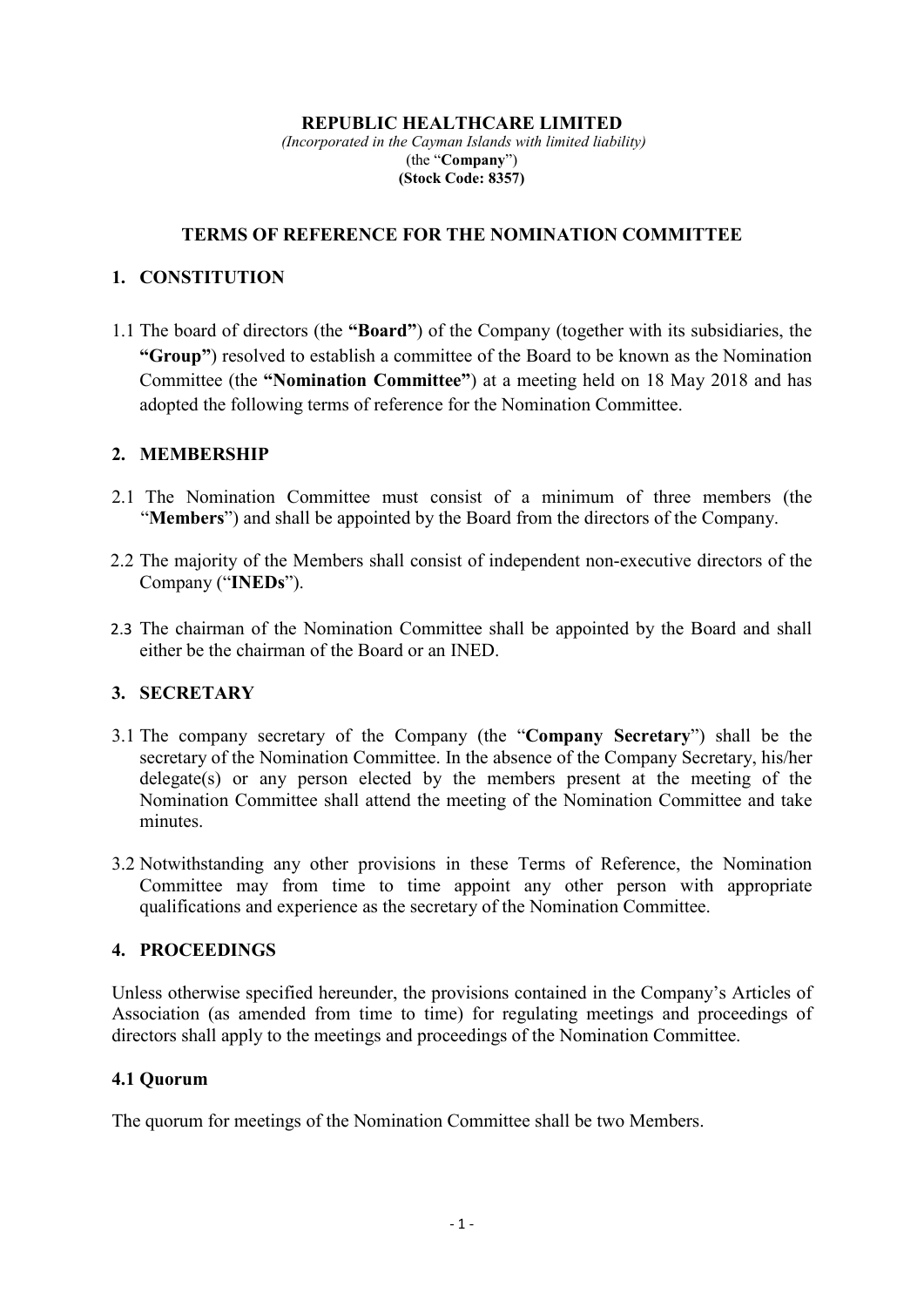## **4.2 Frequency of meetings**

The Nomination Committee shall hold at least one regular meeting in a year. Additional meetings of the Nomination Committee may be held as and when required.

## **4.3 Attendance at meetings**

- 4.3.1 Meetings could be held in person, by telephone or by video conference. Members may participate in a meeting by telephone or through other electronic means of communication provided that all persons participating in the meeting are capable of hearing each other.
- 4.3.2 The other directors, Company Secretary (or his/her delegate(s)) and relevant senior management and person(s) invited by a Member shall normally attend meetings of the Nomination Committee.

## **4.4 Notice of meetings**

- 4.4.1 A meeting of the Nomination Committee may be convened by any of its Members or by the Company Secretary.
- 4.4.2 Notice of any meetings, confirming the venue, time and date, must be given at least 7 days prior to any such meeting being held, unless all Members waive such notice. If a meeting is called by a shorter notice, it shall be deemed to have been duly called if it is so agreed by a majority of the Members. A Member who attends such a meeting shall deem to agree to the shorter notice. Notice of any adjourned meetings is not required if the adjournment is less than 14 days.
- 4.4.3 Agenda and accompanying supporting papers shall be sent to all Members and to other attendees as appropriate at least 3 days before the date of the meeting (or such other period as the members may agree).
- 4.4.4 The Nomination Committee shall ascertain at the beginning of each meeting the existence of any conflicts of interest and minimise them accordingly.

## **4.5 Resolutions and minutes**

- 4.5.1 Resolutions of the Nomination Committee at any meetings shall be passed by a majority of votes of the Members present.
- 4.5.2 A resolution in writing signed by all the Members shall be as valid and effectual as if it had been passed at a meeting of the Nomination Committee duly convened and held.
- 4.5.3 Draft and final versions of minutes of Nomination Committee meetings shall be sent to all Members for their comment and records, within a reasonable time after the meeting. The final version of the minutes shall be signed by the chairman of the Nomination Committee or the chairman of the Committee meeting as appropriate.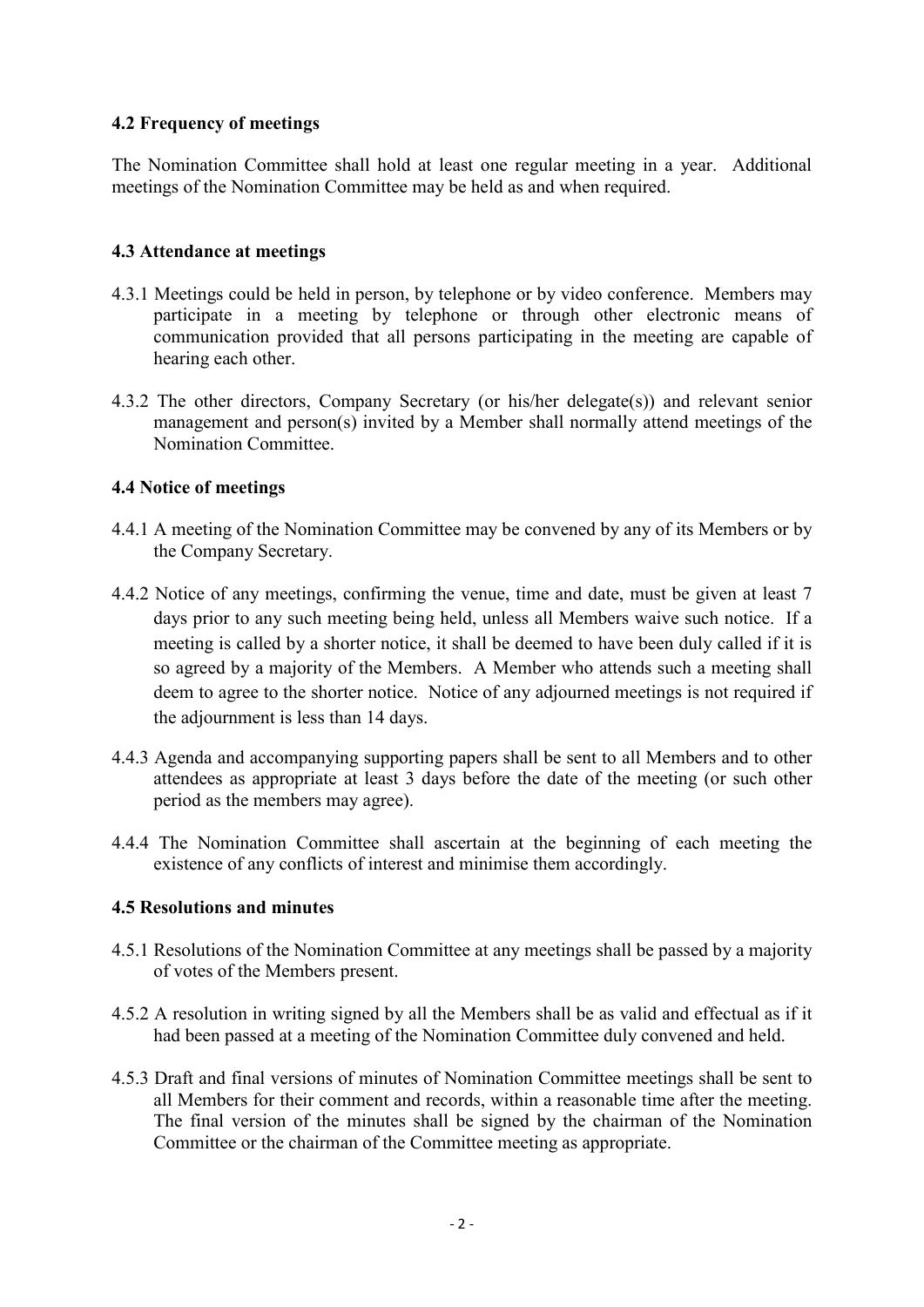4.5.4 Full minutes of the Nomination Committee shall be kept by the Company Secretary and shall be available for inspection by any Member or the Board at any reasonable time on reasonable notice.

# **5 RESPONSIBILITIES AND AUTHORITIES**

- 5.1 The responsibilities and authorities of the Nomination Committee shall include such responsibilities and authorities set out in the relevant code provisions of the Corporate Governance Code (the "**CG Code**") as contained in Appendix 15 of the Rules Governing the Listing of Securities on GEM of The Stock Exchange of Hong Kong Limited (as amended from time to time).
- 5.2 Without prejudice to any requirement under the CG Code, the duties of the Nomination Committee include but not limited to the following:
- (a) to review the structure, size and composition (including the skills, knowledge and experience) of the Board at least annually and make recommendations on any proposed changes to the Board to complement the Company's corporate strategy;
- (b) to identify individuals suitably qualified to become Board members and select or make recommendations to the Board on the selection of individuals nominated for directorships;
- (c) to assess the independence of INEDs; and
- (d) to make recommendations to the Board on the appointment or re-appointment of directors and succession planning for directors, in particular the chairman of the Board and the chief executive.
- 5.3 The chairman of the Nomination Committee or in his absence, another Member or failing this, his duly appointed delegate, shall attend the annual general meeting of the Company and be prepared to respond to questions at the annual general meeting on the Nomination Committee's work and responsibilities.
- 5.4 The Nomination Committee shall have access to sufficient resources to perform its duties and, where necessary, shall seek independent professional advice, at the Company's expense, to perform its responsibilities.
- 5.5 All Members shall have access to the advice and services of the Company Secretary, and separate and independent access to the Company's senior management for obtaining necessary information.

## **6. REPORTING PROCEDURE**

6.1 The Nomination Committee shall report to the Board on a regular basis and after such meeting on all matters within its responsibilities.

## **7. PUBLICATION OF THE TERMS OF REFERENCE**